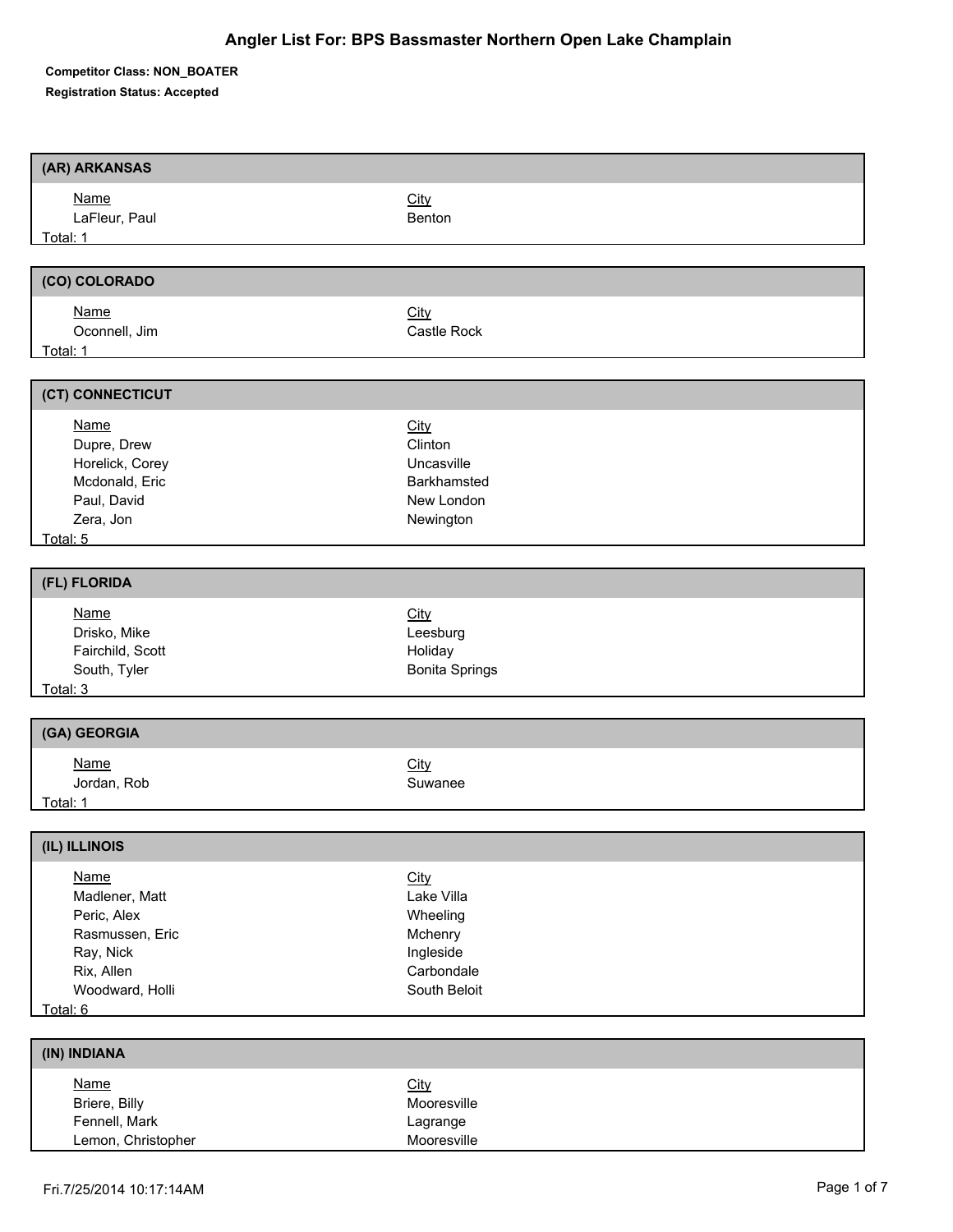**Competitor Class: NON\_BOATER** 

**Registration Status: Accepted**

| Rounsaville, Brett     | Indianapolis        |  |
|------------------------|---------------------|--|
| Total: 4               |                     |  |
|                        |                     |  |
|                        |                     |  |
| (KY) KENTUCKY          |                     |  |
| <b>Name</b>            |                     |  |
|                        | City                |  |
| Bell, Mark             | Pewee Valley        |  |
| Hill, Tom              | Lexington           |  |
| Horton, Mark           | Nicholasville       |  |
| Roy, Anthony           | Lancaster           |  |
| Woods, Kenny           | Oneida              |  |
| Total: 5               |                     |  |
|                        |                     |  |
| (LA) LOUISIANA         |                     |  |
| <b>Name</b>            | City                |  |
| Kimbrough, JP          | <b>Bossier City</b> |  |
| Total: 1               |                     |  |
|                        |                     |  |
| (MA) MASSACHUSETTS     |                     |  |
| <b>Name</b>            | City                |  |
| Brisebois, Todd        | Granby              |  |
| Doherty, Ryan          | Russell             |  |
| Lefebvre, Bean         | Malden              |  |
|                        |                     |  |
| Linscott Jr, Greg      | South Hadley        |  |
| Naventi, Michael       | Lee                 |  |
| Seamans, Jeremy        | Dracut              |  |
| Sweeney, Michael       | Mansfield           |  |
| Thomas, Justin         | Arlington           |  |
| Total: 8               |                     |  |
| (MD) MARYLAND          |                     |  |
|                        |                     |  |
| <b>Name</b>            | City                |  |
| Mcdermott Jr., William | Freeland            |  |
| Sweeney, Robert        | <b>Baltimore</b>    |  |
| Zellers, Joe           | Westminster         |  |
| Total: 3               |                     |  |
|                        |                     |  |
| (ME) MAINE             |                     |  |
| <b>Name</b>            | <b>City</b>         |  |
| Kane, Dan              | Surry               |  |
| Kuehne, Eric           | Lyman               |  |
| Williams, Steve        | Harrington          |  |
| Total: 3               |                     |  |
|                        |                     |  |
| (MI) MICHIGAN          |                     |  |
| <b>Name</b>            | City                |  |
| Beal, William          | Lenox               |  |
| Bedra, Joey            | Lake Orion          |  |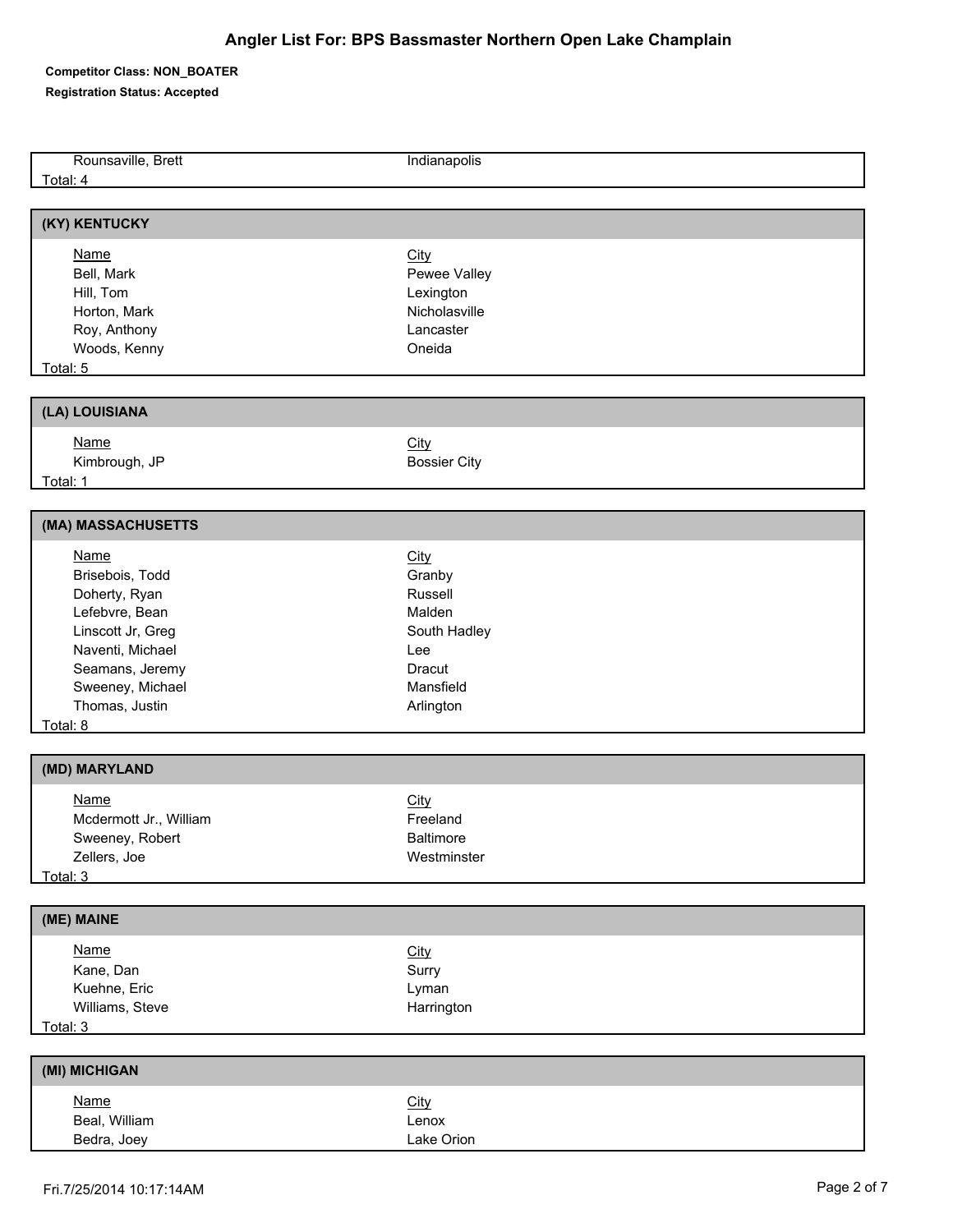**Competitor Class: NON\_BOATER** 

**Registration Status: Accepted**

Г

| Dyer, Edward        | Alto                  |
|---------------------|-----------------------|
| Fedio, Mike         | Fenton                |
| Gabbeart, Charles   | Plymouth              |
| Masterson, Trent    | Goodrich              |
| Prange, Steve       | <b>Niles</b>          |
| Pruitt, Charles     | Detroit               |
| Sprague, Danny      | Hastings              |
| Watts, John         | Flushing              |
| Whelan, James       | Cadillac              |
| Wilfong, Mark       | Ann Arbor             |
| <b>Total: 12</b>    |                       |
|                     |                       |
| (MN) MINNESOTA      |                       |
| <b>Name</b>         | City                  |
| Lindner, Nick       | Pequot Lakes          |
| Nickolite, Jarrad   | Shakopee              |
| Total: 2            |                       |
|                     |                       |
| (NC) NORTH CAROLINA |                       |
| <b>Name</b>         | <b>City</b>           |
| Fowler, Doug        | Conover               |
| Hayes, Jimmy        | Fayetteville          |
| Mauldin, Greg       | Archdale              |
| Total: 3            |                       |
|                     |                       |
|                     |                       |
| (NH) NEW HAMPSHIRE  |                       |
|                     |                       |
| <b>Name</b>         | City                  |
| Parenteau, Shawn    | Kingston<br>Nashua    |
| Walker, Vic         |                       |
| Total: 2            |                       |
| (NJ) NEW JERSEY     |                       |
| <b>Name</b>         | <b>City</b>           |
| Janitschek, Richard | Ledgewood             |
| Liobis, Chris       | Branchburg            |
| Mckee IV, Henry     | <b>Haddon Heights</b> |
| Papierz, James      | Woodbridge            |
| Rieder, Robert      | <b>West Milford</b>   |
| Rinaldi, Mike       | North Haledon         |
| Rogers, Lee         | Newton                |
| Sciacca, Mike       | Augusta               |
| Stith Jr., Marvin   | Piscataway            |
| Stockl, Brian       | Glassboro             |
| Zapf, Andrew        | Whippany              |
| Zapf, Joseph        | Whippany              |
| Zimmer, Matthew     | Haledon               |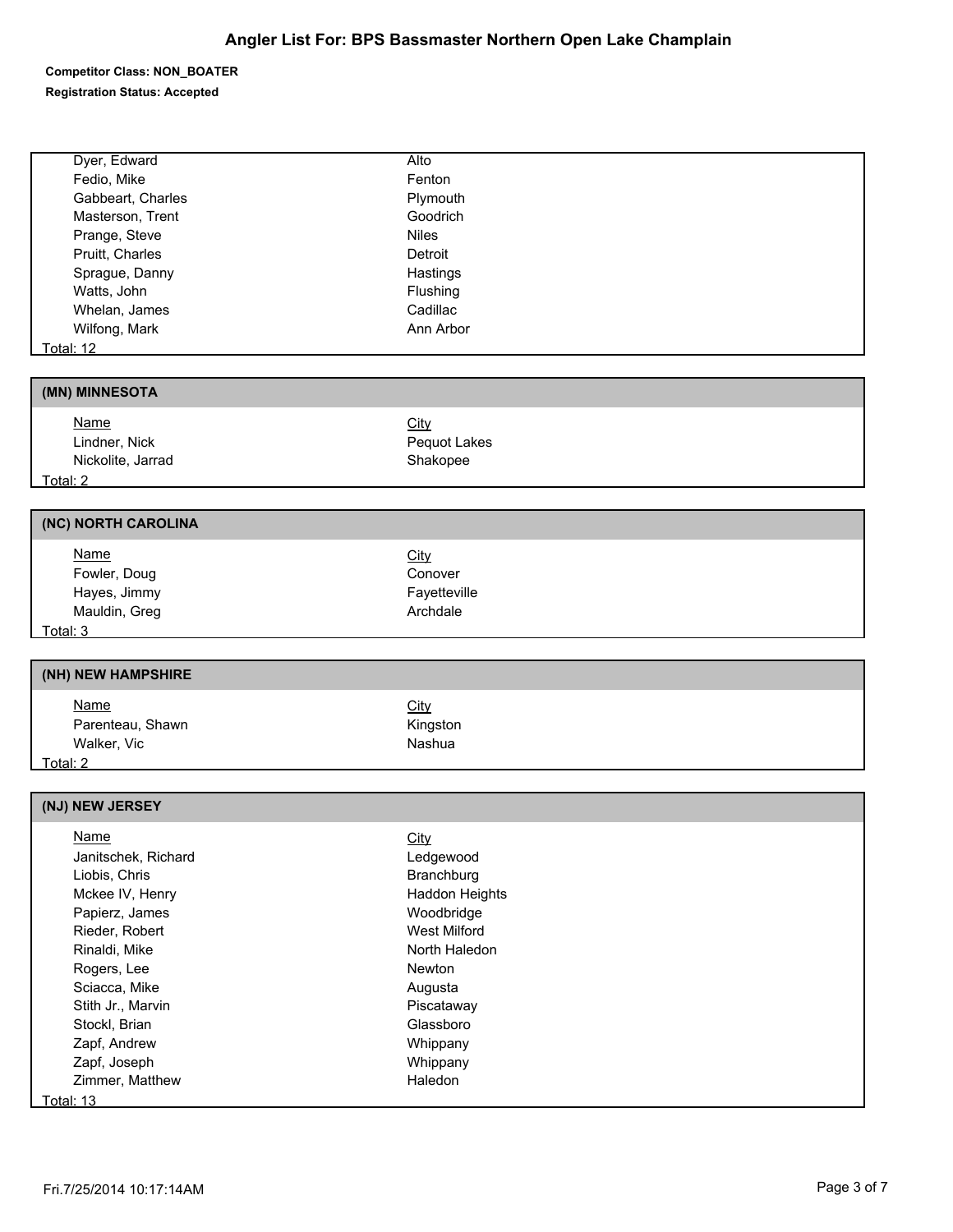**Competitor Class: NON\_BOATER Registration Status: Accepted**

#### **(NY) NEW YORK**

| Name                 | <b>City</b>          |
|----------------------|----------------------|
| Alexander, Bill      | Sylvan Beach         |
| Antipenko, Alex      | Brooklyn             |
| Babcock, Mark        | Warwick              |
| Balachvili, Teimuraz | Brooklyn             |
| Barton, Michael      | Endicott             |
| Beekman, William     | Diamond Point        |
| Besmer, Gary         | East Islip           |
| Bigford, Dereck      | Cicero               |
| Cipoletti, Buddy     | West Islip           |
| Elliott, Barb        | Richland             |
| Evans, David         | Memphis              |
| Facompre, Jr., Bill  | Woodstock            |
| Grant, Eric          | Elmira               |
| Hammond, Gregory     | Amsterdam            |
| Hanley, Steve        | Schenectady          |
| Hartman, Jamie       | Newport              |
| Higgins, Kenneth     | <b>Brant Lake</b>    |
| Ingalls, Fred        | Groveland            |
| Jones, Matthew       | Delmar               |
| Krawczyk, Cory       | Angola               |
| Labarge, Kyle        | <b>Tupper Lake</b>   |
| Levey, Chad          | <b>Montour Falls</b> |
| Lorefice, Anthony    | Johnson City         |
| Mcmanamon, PJ        | Ruby                 |
| Merkley, Ben         | Port Byron           |
| Okuyama, Akira       | <b>Forest Hills</b>  |
| Pease, Keith         | Cheektowaga          |
| Pelletier, Robert    | Nassau               |
| Pettus, Mandel       | Sound Beach          |
| Pikulinski, Michael  | Syracuse             |
| Posta, Dan           | Poughkeepsie         |
| Powe, Nathan         | Greece               |
| Schneider, James     | Rexford              |
| Schneider, Stephen   | Selden               |
| Shafer, Scott        | Glenville            |
| Spina Jr, Sam        | Rome                 |
| Summa Jr., Peter     | Rome                 |
| Valentine, Chad      | Rome                 |
| Valentine, Buddy     | Westernville         |
| Winchell, Brian      | Warrensburg          |
| Wright, Benjamin     | Peru                 |
| Total: 41            |                      |

# **(OH) OHIO**

| <u>Name</u>      | <u>City</u>     |
|------------------|-----------------|
| Busby, Justin    | Columbus        |
| Fryer, Andrew    | Grove City      |
| Garland, Kenneth | <b>Hamilton</b> |
| Hayes, Robert    | Galloway        |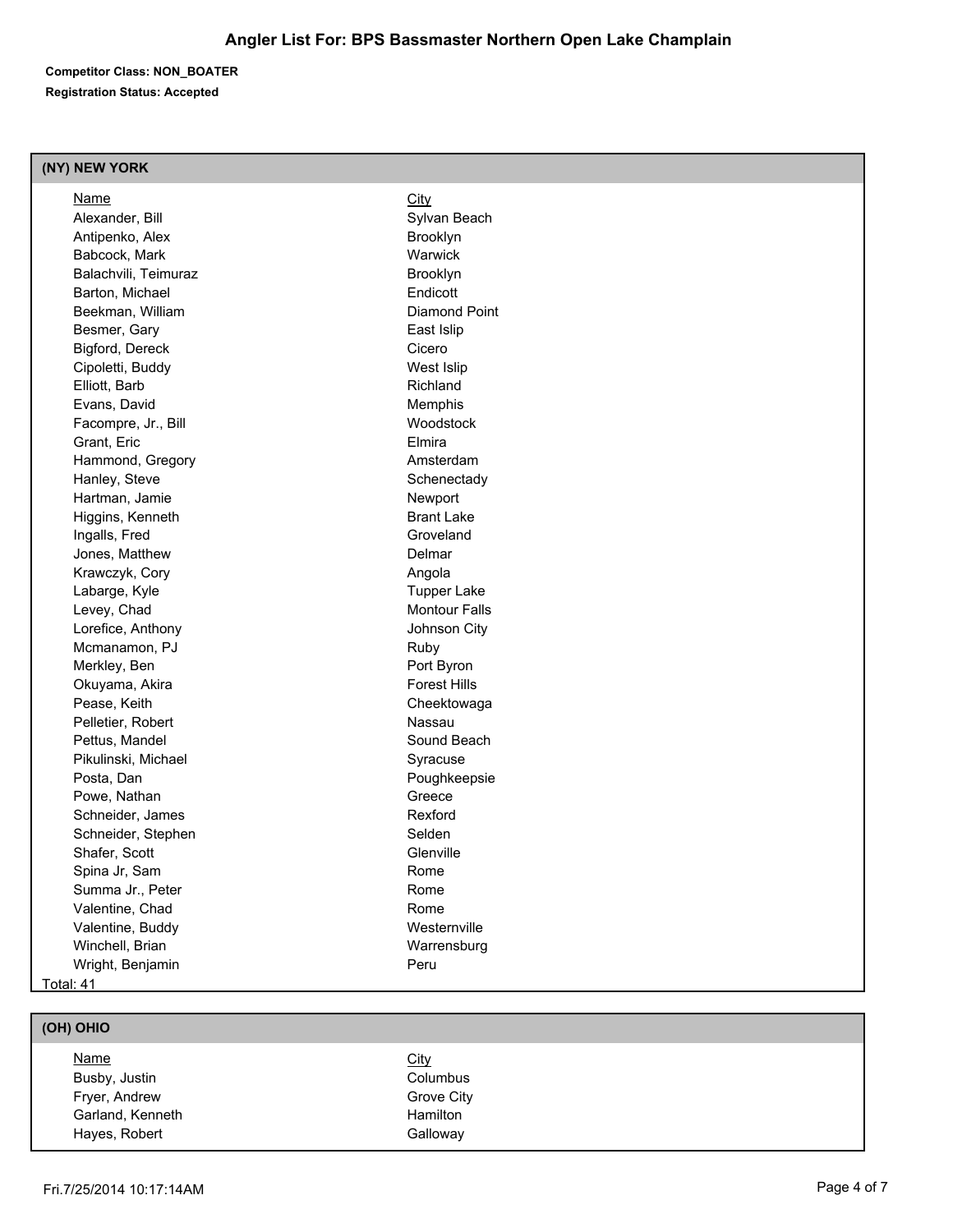**Competitor Class: NON\_BOATER** 

**Registration Status: Accepted**

| Langille, William | Kent                |  |
|-------------------|---------------------|--|
| Marchaza, Paul    | Mentor              |  |
| Ruetz, Brian      | Toledo              |  |
| Schwartz, William | Sheffield Village   |  |
| Smith, JJ         | Avon Lake           |  |
| Taylor, Ike       | Westerville         |  |
| Van Vliet, Chrus  | Cleveland           |  |
| <b>Total: 11</b>  |                     |  |
|                   |                     |  |
| (OK) OKLAHOMA     |                     |  |
| Name              | City                |  |
| Whiteley, Gary    | Catoosa             |  |
| Total: 1          |                     |  |
|                   |                     |  |
| (PA) PENNSYLVANIA |                     |  |
| <b>Name</b>       | City                |  |
| Brody, Bob        | Avoca               |  |
| Brzozowski, John  | Plymouth            |  |
| Cooper, Michael   | Sellersville        |  |
| Cutler, Jeff      | Minersville         |  |
| Deitrich, Scott   | Berrysburg          |  |
| Demarion, Destin  | Grove City          |  |
| Dunham, Zachariah | Stroudsburg         |  |
| Fink, Jeffrey     | Girard              |  |
| Green, Bob        | Pine Grove          |  |
| Hamburger, Tim    | Quakertown          |  |
| Hutton, John      | Derry               |  |
| Hysong, Garrett   | Georgetown          |  |
| James, Michael    | Indiana             |  |
| Jerrom, Peter     | Pipersville         |  |
| Kaczinski, Steve  | Kintnersville       |  |
| Lonchar, Justin   | Clinton             |  |
| Longstreet, Bill  | Falls               |  |
| Miller, Frank     | Nanticoke           |  |
| Morgan, Tyler     | Pine Grove          |  |
| Norakus, Jerry    | <b>Wilkes Barre</b> |  |
| Pope, Joe         | New Kensingtn       |  |
| Range, Howie      | Gouldsboro          |  |
| Rizzo, Thomas     | Rochester           |  |
| Sipple, Frank     | White Haven         |  |
| Sterner, Joseph   | Mechanicsburg       |  |

Total: 25

### **(RI) RHODE ISLAND**

Name City Molineaux, Chris **Hope Valley** 

Total: 1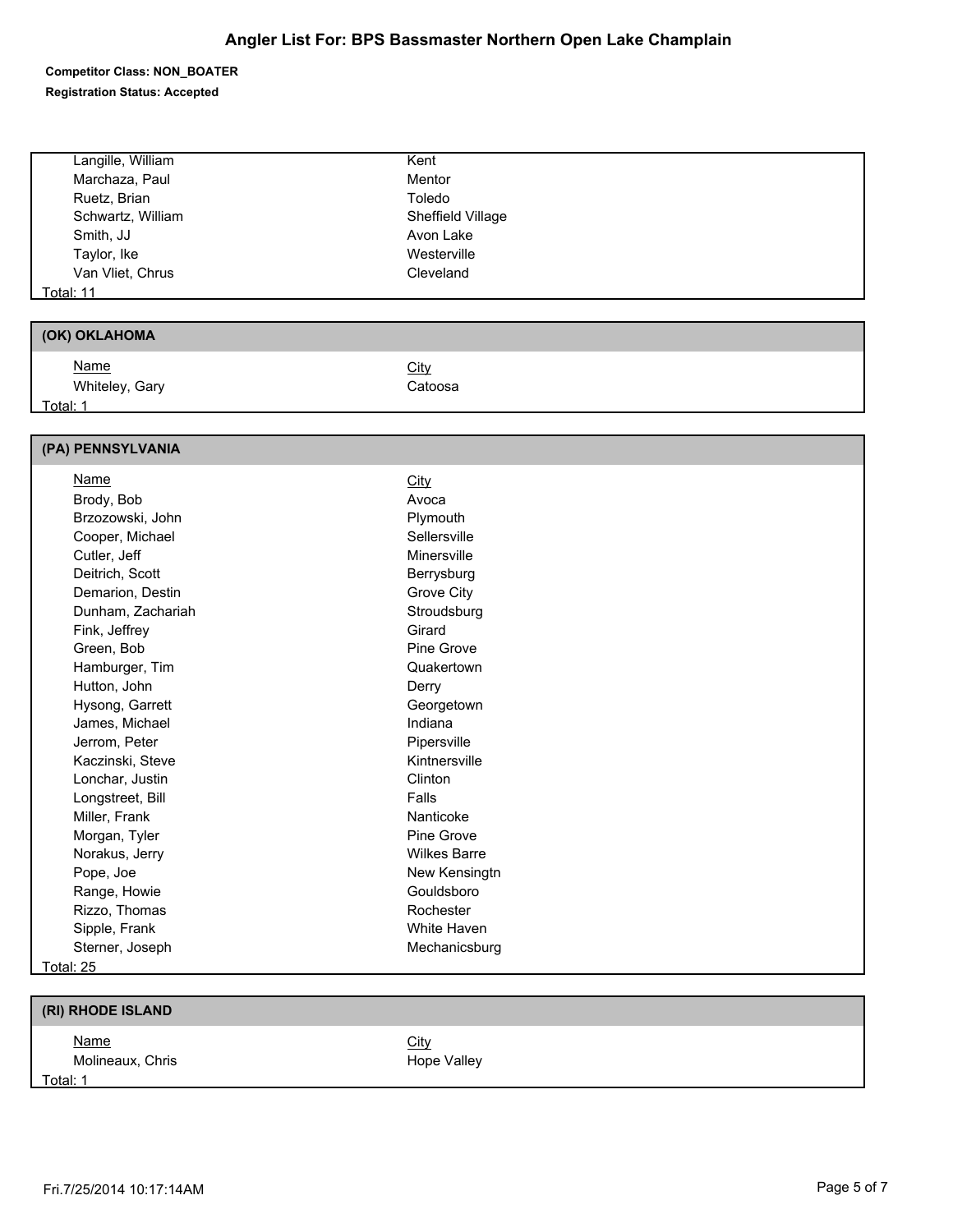**Competitor Class: NON\_BOATER** 

**Registration Status: Accepted**

| (SC) SOUTH CAROLINA                                                                                                                                |                                                                                                            |
|----------------------------------------------------------------------------------------------------------------------------------------------------|------------------------------------------------------------------------------------------------------------|
| <b>Name</b><br>Cunningham, Chuck<br>Total: 1 and 1 and 1 and 1 and 1 and 1 and 1 and 1 and 1 and 1 and 1 and 1 and 1 and 1 and 1 and 1 and 1 and 1 | City<br>Wellford                                                                                           |
|                                                                                                                                                    |                                                                                                            |
| (TN) TENNESSEE                                                                                                                                     |                                                                                                            |
| <b>Name</b><br>Beebe Jr, Daniel<br><b>Total: 1</b>                                                                                                 | City<br>Niota                                                                                              |
| (UT) UTAH                                                                                                                                          |                                                                                                            |
| <b>Name</b><br>Baker, Brandon<br><b>Total: 1</b> Total: 1                                                                                          | <b>City</b><br>Eagle Mountain                                                                              |
| (VA) VIRGINIA                                                                                                                                      |                                                                                                            |
| <b>Name</b><br>Asbury, Lance<br>Brandt Jr., Barry<br>McClain, Gary<br>McPherson, Frank<br>Moon, Roy<br>Thens, Kadin<br>Total: 6                    | City<br><b>Rural Retreat</b><br><b>Newport News</b><br>Chesapeake<br>Gloucester<br>Gloucester<br>Warrenton |
| (VT) VERMONT                                                                                                                                       |                                                                                                            |
| <b>Name</b><br>Gokey, Shawn<br>Heyn, Brent<br>Mapes, Nathan<br>Valente, Peter<br><u>Total: 4</u>                                                   | <b>City</b><br>Milton<br>South Hero<br>Alburgh<br>North Clarendon                                          |
| (WI) WISCONSIN                                                                                                                                     |                                                                                                            |
| <b>Name</b><br>Chang, Tina<br>Hopfensperger, Austin<br>Total: 2                                                                                    | City<br>Milwaukee<br>Appleton                                                                              |
| (WV) WEST VIRGINIA                                                                                                                                 |                                                                                                            |
| <b>Name</b><br>Clarke, Chris<br>Humphreys, Bryan<br>Pauley, Brook<br>Rumley, Eric<br>Sensenig, Keith                                               | City<br>Fairmont<br>Lewisburg<br>Morgantown<br>Princeton<br>Jane Lew                                       |